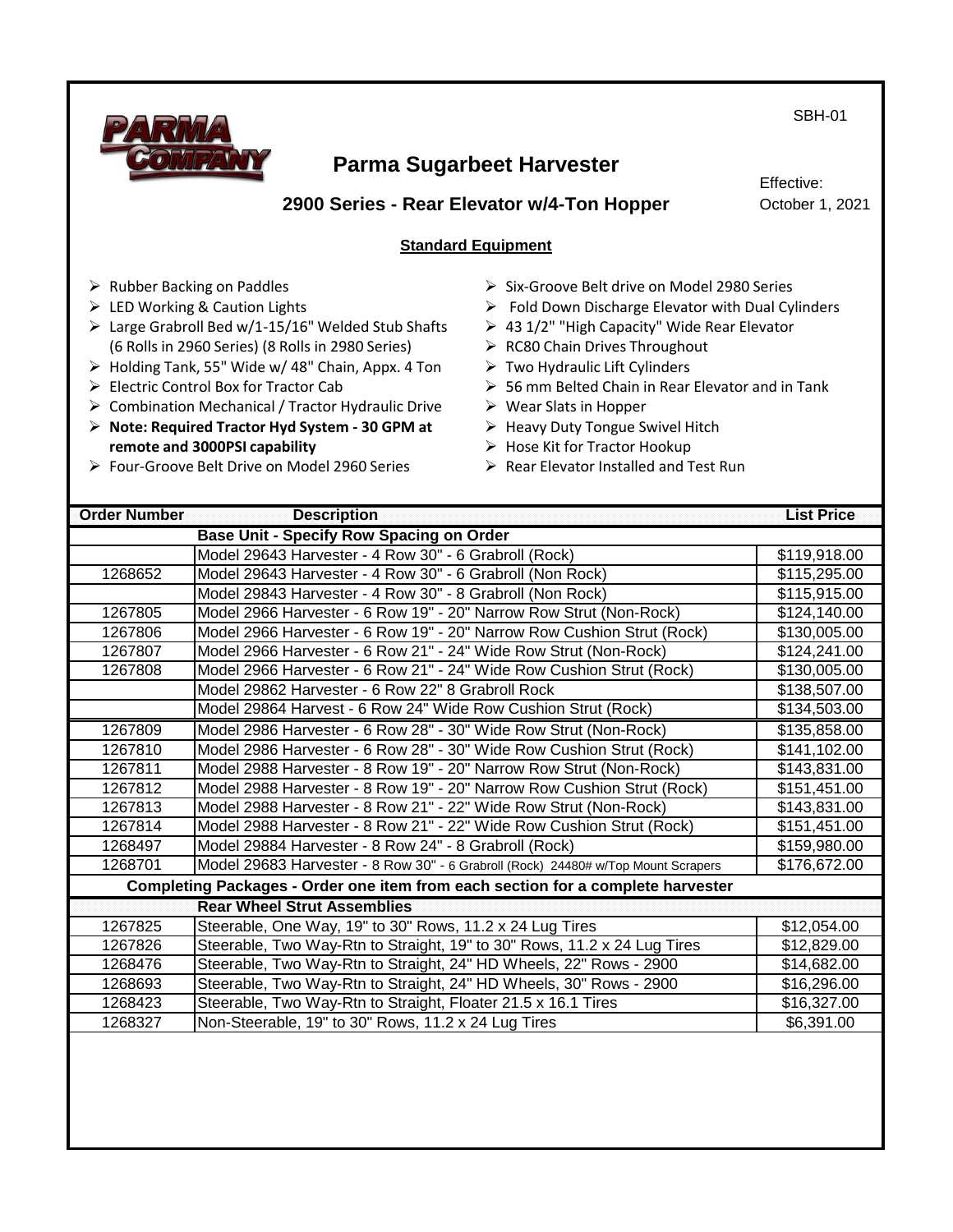

Effective: October 1, 2021

SBH-02

### **2900 Series - Rear Elevator**

|                                        | <b>PTO Driveline Assembly</b>                                                    |                        |
|----------------------------------------|----------------------------------------------------------------------------------|------------------------|
| 991097                                 | Standard PTO w/ 1 3/8 - 21 Spline Yoke                                           | \$1,160.00             |
| 1991096                                | Standard PTO w/ 1 3/4 - 20 Spline Yoke                                           | \$1,160.00             |
| 1268450                                | CV PTO w/ 1 3/8 - 21 Spline Yoke                                                 | \$2,279.00             |
| 1268451                                | CV PTO w/ 1 3/4 - 20 Spline Yoke                                                 | \$2,279.00             |
|                                        | <b>Optional Equipment</b>                                                        |                        |
| <b>Self Contained Hydraulic Kit</b>    |                                                                                  |                        |
| 1267828                                | Self Contained Hydraulic Kit (2960 Series) - Instead of Standard                 | \$7,495.00             |
| 1267828                                | Self Contained Hydraulic Kit (2980 Series) - Instead of Standard                 | \$7,495.00             |
|                                        | Control Valves - Order as needed to match hydraulic needs.                       |                        |
| 1265725                                | 2-Bank Electric Solenoid Control Valve                                           | \$4,943.00             |
| 1265726                                | 3-Bank Electric Solenoid Control Valve                                           | \$6,507.00             |
| 1265727                                | 4-Bank Electric Solenoid Control Valve                                           | \$8,523.00             |
| 269029                                 | 4-Bank Valve Closed Center - Non Convertible, Non Stackable.                     | \$4,943.00             |
|                                        | <b>Added Options - Order as Needed</b>                                           |                        |
| 1268278                                | Rowfinder, Breakaway - Includes Cyl, Hoses, and Fittings (Includes Installation) | \$3,447.00             |
| 1267149                                | Tongue Cylinder Kit - Includes Cylinder and Hoses (Not needed with Rowfinder)    | \$592.00               |
| 1266567                                | Lifter Wheel Spacer Kit - Order 1 Kit per Row $6 = $336$ $8 = $448$              | \$59.00                |
| 266348                                 | Spacer $1/4$ " For Scraper (Bottom Mount) $6 = $37.80$ $8 = $50.40$              | \$6.60                 |
| 1267831                                | Mud Flap Kit for Grabrolls (Model 2960 Series)                                   | $\overline{$1,002.00}$ |
| 1267832                                | Mud Flap Kit for Grabrolls (Model 2986)                                          | \$1,039.00             |
| 1267753                                | Mud Flap Kit for Grabrolls (Model 2988)                                          | \$1,094.00             |
| 1266473                                | Ladder and Platform (Model 2960 Series)                                          | \$1,861.00             |
| 1266516                                | Ladder and Platform (Model 2980 Series)                                          | \$1,869.00             |
| 268371                                 | Boom Extension 24" 48" Wide (Standard on 8-Row)                                  | \$962.00               |
| 1282210                                | <b>SMV Sign Assembly</b>                                                         | \$43.00                |
| 268351                                 | Front Jack Stand, Pair - Order One Per Harvester                                 | \$792.00               |
| 266986                                 | Wide Row Lifter Wheel Scrapers Top Mount $6 = $2208$ 8 = \$2944 [Per Row]        | \$407.00               |
| 267221                                 | Wide Row Lifter Wheel Scrapers-Bottom Mount (Inc'd in Base Price) Per Row        | \$138.00               |
|                                        | See Installation Package Sheet #SBH-06 for assembling options                    |                        |
|                                        | Fafnir Bearing Upgrade: (Less Grabroll Bearings)                                 |                        |
| 1268861                                | Fafnir Bearing Upgrade (Model 2960)                                              | \$5,611.00             |
| 1268862                                |                                                                                  | \$7,248.00             |
|                                        | Fafnir Bearing Upgrade (Model 2980)                                              |                        |
|                                        |                                                                                  |                        |
| Rowfinder                              |                                                                                  |                        |
| <b>Strut Mounted:</b>                  |                                                                                  |                        |
| 998408                                 | Rowfinder w/Cylinder, Hoses & Mounting Bracket                                   | \$3,040.00             |
| 998200<br>Rowfinder w/Mounting Bracket |                                                                                  | \$2,836.00             |
| <b>Breakaway Mounted:</b>              |                                                                                  |                        |
| 266464                                 | Rowfinder w/Cylinder, Hoses & Mounting Bracket                                   | \$3,269.00             |
| 266412                                 | Rowfinder w/Mounting Bracket                                                     | \$2,712.00             |
| 267977                                 | <b>Breakaway Mount</b>                                                           | \$352.00               |
|                                        |                                                                                  |                        |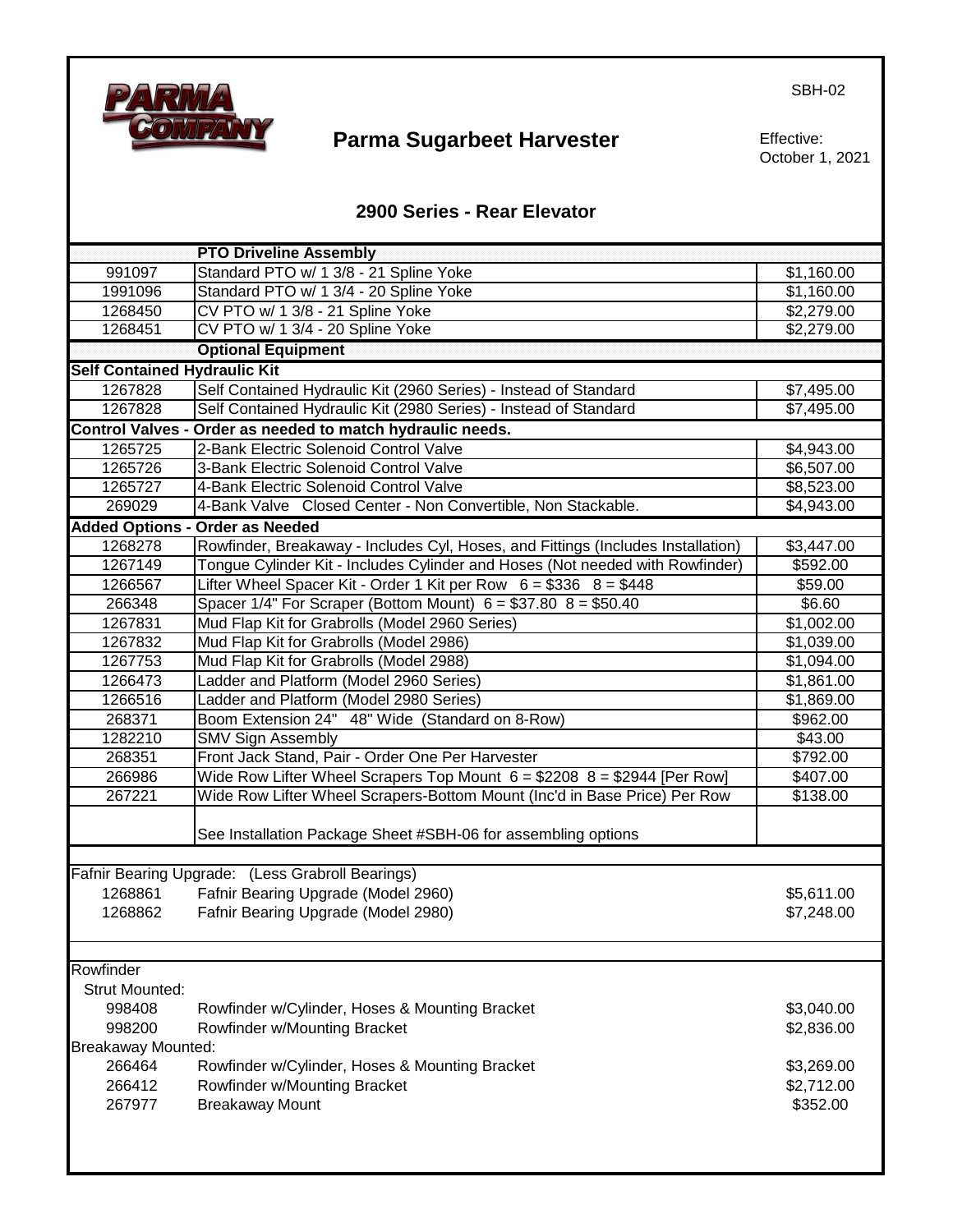

### **2200 Series - Wheel Lift Standard Equipment**

Effective: October 1, 2021

#### ➢ Large Grabroll Bed with 8 Rolls - 1 15/16" Shafts

- ➢ Hydraulically Powered Wheel Beet Lift System
- ➢ Holding Tank, 55" Wide w/ 48" Chain Appx 4 Ton
- ➢ Rubber Backing on Paddles
- ➢ Electric Control Box for Tractor Cab
- ➢ Self Contained Hydraulic System
- ➢ Five-Groove Belt Drive on Model 2260 Series
- $\triangleright$  Tractor Hydraulics for Tank Unloading
- ➢ **Note: Required Tractor Hyd System -** *30 GPM at remote and 3000PSI capability*
- ➢ Six-Groove Belt Drive on Model 2280 Series
- ➢ Fold Down Discharge Elevator with Dual Cylinders
- ➢ RC80 Paddle & Hopper Drive Chains
- $\triangleright$  Two Hydraulic Lift Cylinders
- ➢ Heavy Duty Tongue Swivel Hitch
- ➢ 56 mm Belted Chain
- ➢ Steerable Rear Floatation Struts
- ➢ Hose Kit for Tractor Hookup
- ➢ LED Working & Caution Lights
- ➢ Wear Slats in Hopper
- ➢ Ladder & Platform

| <b>Order Number</b>                                                                                | <b>Description</b>                                                                                                                                                            | <b>List Price</b>            |  |
|----------------------------------------------------------------------------------------------------|-------------------------------------------------------------------------------------------------------------------------------------------------------------------------------|------------------------------|--|
| <b>Base Unit - Specify Row Spacing on Order</b>                                                    |                                                                                                                                                                               |                              |  |
| 1267815                                                                                            | Model 2266 Wheel Lift Harvester - 6 row 19" - 20" Narrow Row Strut (Non-Rock)                                                                                                 | \$145,149.00                 |  |
| 1267816                                                                                            | Model 2266 Wheel Lift Harvester - 6 row 19" - 20" Narrow Row Strut (Rock)                                                                                                     | \$148,482.00                 |  |
| 1267817                                                                                            | Model 2266 Wheel Lift Harvester - 6 row 21" - 24" Wide Row Strut (Non-Rock)                                                                                                   | \$145,149.00                 |  |
| 1267818                                                                                            | Model 2266 Wheel Lift Harvester - 6 row 21" - 24" Wide Row Strut (Rock)                                                                                                       | \$148,482.00                 |  |
| 1267819                                                                                            | Model 2286 Wheel Lift Harvester - 6 row 28" - 30" Wide Row Strut (Non-Rock)                                                                                                   | \$152,138.00                 |  |
| 1267820                                                                                            | Model 2286 Wheel Lift Harvester - 6 row 28" - 30" Wide Row Strut (Rock)                                                                                                       | \$163,322.00                 |  |
| 1267821                                                                                            | Model 2288 Wheel Lift Harvester - 8 row 19" - 20" Narrow Row Strut (Non-Rock)                                                                                                 | \$165,852.00                 |  |
| 1267822                                                                                            | Model 2288 Wheel Lift Harvester - 8 row 19" - 20" Narrow Row Strut (Rock)                                                                                                     |                              |  |
| 1267823                                                                                            | Model 2288 Wheel Lift Harvester - 8 row 22" Wide Row Strut (Non-Rock)                                                                                                         | \$164,738.00<br>\$173,869.00 |  |
| 1267824                                                                                            | Model 2288 Wheel Lift Harvester - 8 row 22" Wide Row Strut (Rock)                                                                                                             |                              |  |
|                                                                                                    | Completing Packages - Order one item from each section for a complete harvester                                                                                               |                              |  |
|                                                                                                    | <b>Rear Wheel Strut Assemblies</b>                                                                                                                                            |                              |  |
| 1268951                                                                                            | Steerable, Two Way-Rtn to Straight, Floatation Tires 2260                                                                                                                     | \$20,217.00                  |  |
|                                                                                                    | <b>PTO Driveline Assembly</b>                                                                                                                                                 |                              |  |
| 991097                                                                                             | Standard PTO w/ 1 3/8 - 21 Spline Yoke                                                                                                                                        | \$1,160.00                   |  |
| 1991096                                                                                            | Standard PTO w/ 1 3/4 - 20 Spline Yoke                                                                                                                                        | \$1,160.00                   |  |
| 1268450                                                                                            | CV PTO w/ 1 3/8 - 21 Spline Yoke                                                                                                                                              | \$2,279.00<br>\$2,279.00     |  |
| 1268451                                                                                            | CV PTO w/ 1 3/4 - 20 Spline Yoke                                                                                                                                              |                              |  |
|                                                                                                    | <b>Fafnir Bearing Upgrade (Less Grabroll Bearings)</b>                                                                                                                        |                              |  |
| 1268863                                                                                            | Fafnir Bearing (Model 2260)                                                                                                                                                   | \$6,905.00                   |  |
| 1268864                                                                                            | Fafnir Bearing (Model 2280)                                                                                                                                                   | \$7,711.00                   |  |
|                                                                                                    | Model 2266 Tongue Through Elevator 20'10" 21760#<br>Tongue Through Elevator 20' 10"<br>Model 2288<br>25260#<br><b>Transport Height</b><br>13'<br>17' 8"<br>Tongue off<br>212" |                              |  |
| Allow 5 Hrs to Remount Boom<br>6-22" Width Boom OFF 175" 14' 6"<br>6-22" Width Boom ON 235" 19' 6" |                                                                                                                                                                               |                              |  |

SBH-03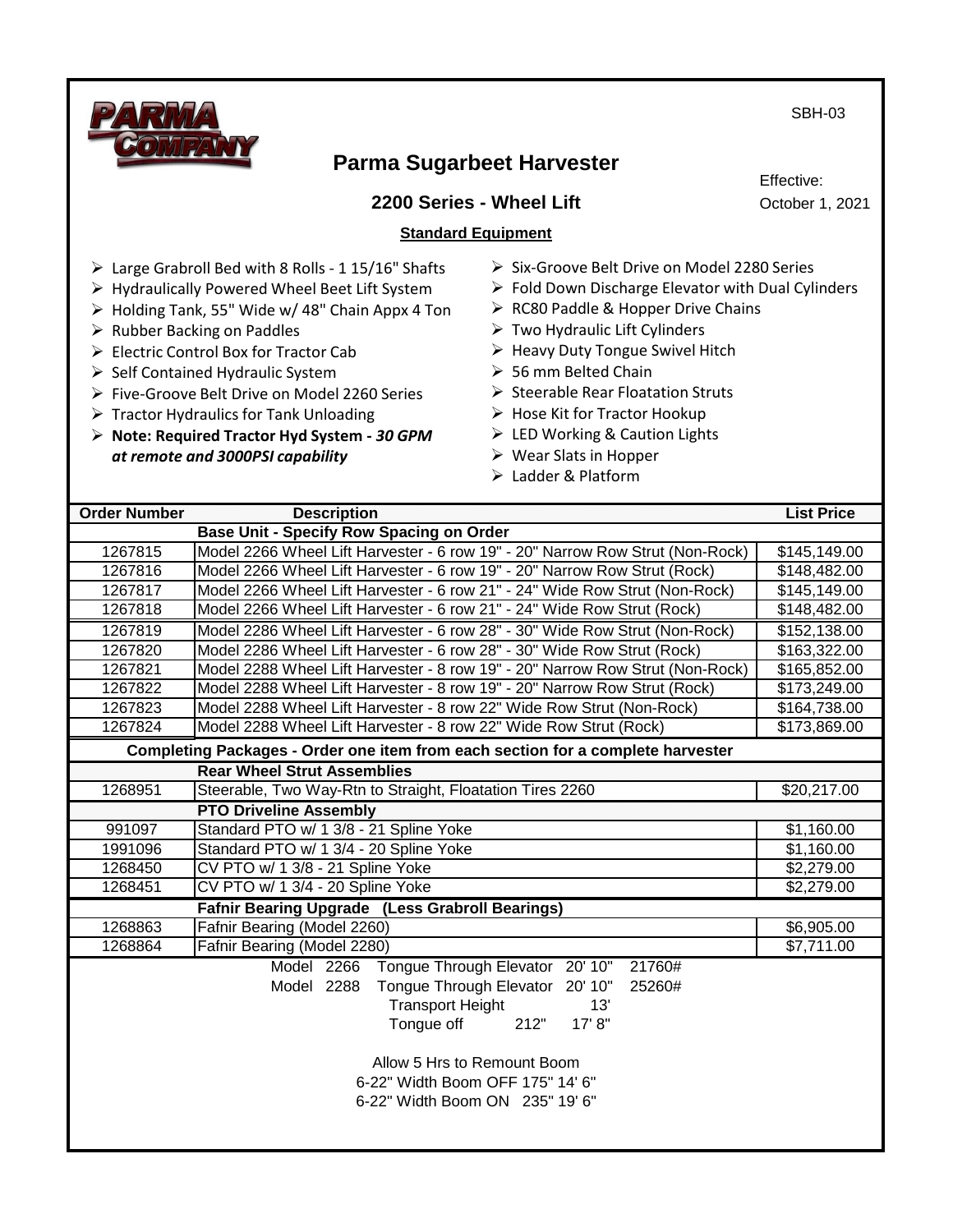

Effective: October 1, 2021

#### **2200 Series - Wheel Lift**

|         | <b>Optional Equipment</b>                                                        |            |
|---------|----------------------------------------------------------------------------------|------------|
|         | Control Valves - Order as needed to match hydraulic needs.                       |            |
| 1265725 | 2-Bank Electric Solenoid Control Valve                                           | \$4,943.00 |
| 1265726 | 3-Bank Electric Solenoid Control Valve                                           | \$6,507.00 |
| 1265727 | 4-Bank Electric Solenoid Control Valve                                           | \$8,523.00 |
| 269029  | 4-Bank Valve Closed Center - Non Convertible, Non Stackable                      | \$4,943.00 |
|         | <b>Added Options - Order as Needed</b>                                           |            |
| 1268278 | Rowfinder, Breakaway - Includes Cyl, Hoses, and Fittings (Includes Installation) | \$3,447.00 |
| 1267149 | Tongue Cylinder Kit - Includes Cylinder and Hoses (Not needed with Rowfinder)    | \$592.00   |
| 1266567 | Lifter Wheel Spacer Kit - order 1 kit per row                                    | \$59.00    |
| 266986  | <b>Top Mount</b><br>Per Row<br><b>Wide Row Lifter Wheel Scrapers</b>             | \$407.00   |
| 1267831 | Mud Flap Kit for Grabrolls (Model 2266)                                          | \$1,002.00 |
| 1267832 | Mud Flap Kit for Grabrolls (Model 2286, 6-Row)                                   | \$1,039.00 |
| 1267753 | Mud Flap Kit for Grabrolls (Model 2288, 8-Row)                                   | \$1,094.00 |
| 1282210 | <b>SMV Sign Assembly</b>                                                         | \$43.00    |
| 268371  | Boom Extension Kit 24" for 6-Row (Std on 8-row)                                  | \$962.00   |
| 268351  | Front Jack Stands, Pair - Order One Per Harvester                                | \$792.00   |
|         | See Installation Package Sheet #SBH-06 for assembling options                    |            |
|         |                                                                                  |            |
|         |                                                                                  |            |
|         |                                                                                  |            |
|         |                                                                                  |            |
|         |                                                                                  |            |
|         |                                                                                  |            |
|         |                                                                                  |            |
|         |                                                                                  |            |
|         |                                                                                  |            |
|         |                                                                                  |            |
|         |                                                                                  |            |
|         |                                                                                  |            |
|         |                                                                                  |            |
|         |                                                                                  |            |
|         |                                                                                  |            |
|         |                                                                                  |            |

SBH-04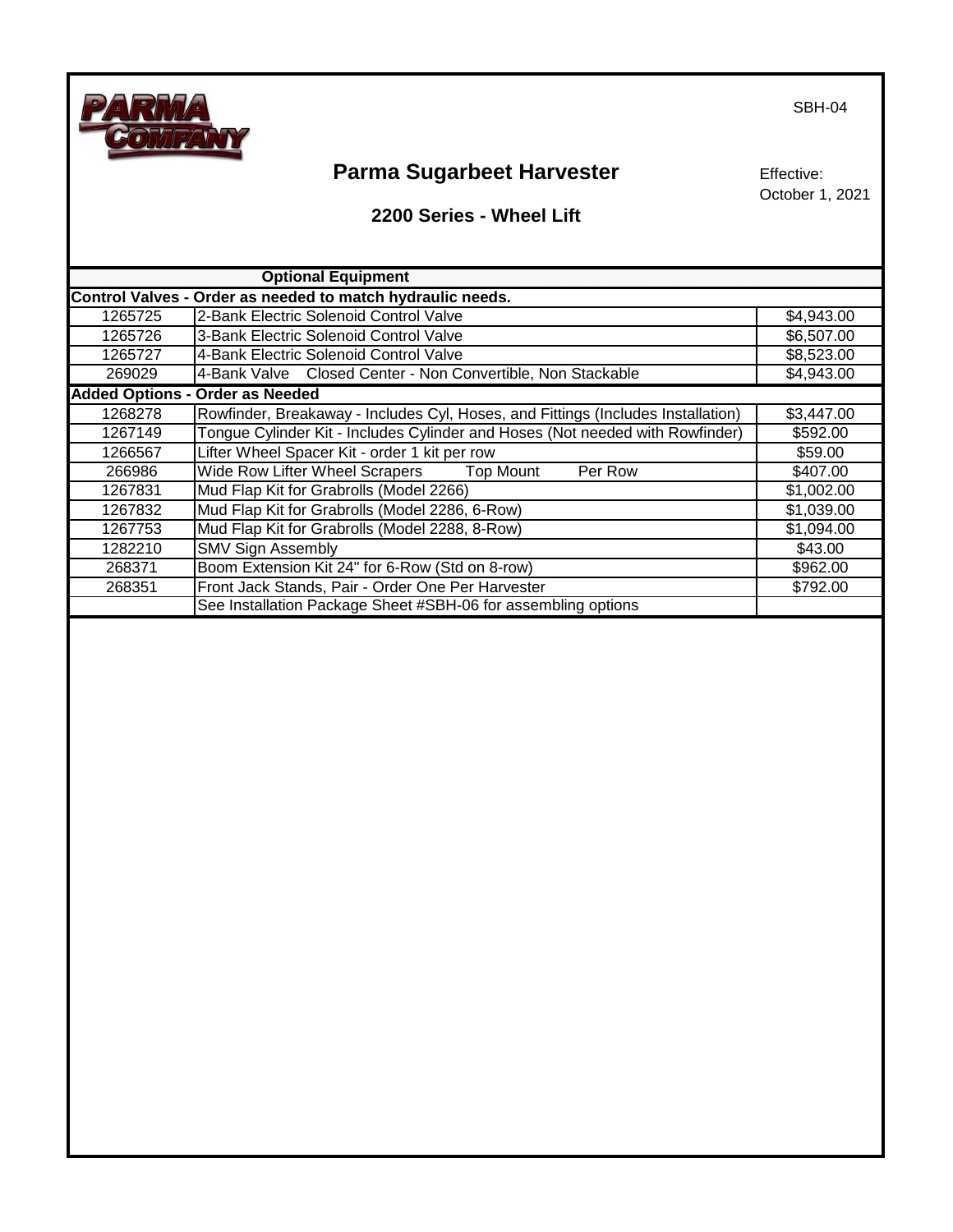SBH-05



# **Parma Sugarbeet Harvester**

**12 Row 22" Double Elevator Standard Equipment**

Effective: October 1, 2021

➢ Mechanical/Tractor Hyd. Drive

- ➢ Rubber Reink between Grabrolls & Elev.
- ➢ Upper and Lower Lifter Wheel Scrapers
- ➢ 4-Bank Valve Closed Center
- ➢ In-Cab Electrical Control Box
- ➢ LED Working & Caution Lights
- ➢ Assembled and Test Run
- ➢ 24" Boom Extension
- ➢ Double 48" Elevator
- $\geq$  55" Wide Hopper w/48" Chain, Appx 4 Ton
- ➢ Stainless Steel Wear Slats in Hopper
- ➢ Ladder on Front of Hopper
- ➢ Extended Unloading Boom
- ➢ 8 Grabroll Bed
- ➢ 6 Groove 5VX Notched Powerband Drive Belts
- ➢ Mud Flap Over Grabrolls

#### **Requires 65-85 MIN. GPM at the Remotes @ 3000 PSI**

(Hydraulic Wet Kit Available for Older Tractors) 5 Remotes Required for Best Operation (**See Note**)

Approximately 27HP Per Row

| <b>Order Number</b> | <b>Description</b>                                                              |                        | <b>List Price</b> |
|---------------------|---------------------------------------------------------------------------------|------------------------|-------------------|
| 1269143             | Model 12228D Harvester 12 Row 22" Wide Row Rock                                 |                        | \$238,957.00      |
| 1269197             | Model 12228D Harvester 12 Row 22" Non Rock, Non Reink                           |                        | \$223,514.00      |
|                     | Completing Packages - Order one item from each section for a complete harvester |                        |                   |
|                     | <b>Rear Wheel Strut Assemblies</b>                                              |                        |                   |
| 1268761             | Steerable, Two Way-Rtn to Straight, 4 Floater 21.5 x 16.1 Tires (2 HD Struts)   |                        | \$21,563.00       |
|                     | <b>PTO Driveline Assembly</b>                                                   |                        |                   |
| 1991096             | Standard PTO w/ 1 3/4 - 20 Spline Yoke                                          |                        | \$1,160.00        |
| 1268451             | CV PTO w/ 1 3/4 - 20 Spline Yoke                                                |                        | \$2,279.00        |
|                     | <b>Optional Equipment</b>                                                       |                        |                   |
|                     | <b>Added Options - Order as Needed</b>                                          |                        |                   |
| 1268278             | Rowfinder, Breakaway - Includes Cyl, Hoses & Fittings - Includes Installation   |                        | \$3,447.00        |
| 1267149             | Tongue Cylinder Kit - Includes Cylinder and Hoses (Not needed with Rowfinder)   |                        | \$592.00          |
| 1266567             | Lifter Wheel Spacer Kit - order 1 kit per row 12= \$708.00                      |                        | \$59.00           |
| 268371              | Boom Extension 24" x 48" Wide (In Base Unit)                                    |                        | \$962.00          |
| 1282210             | <b>SMV Sign Assembly</b>                                                        |                        | \$43.00           |
|                     | Self-Contained Hydraulic Kit (Must Order w/Harvester)                           |                        | \$11,504.00       |
| 268795              | Draw Bar Shim Kit CAT IV 2 1/8" Bore                                            |                        | \$131.00          |
| 269279              | <b>Reink Shaft Assembly</b>                                                     |                        | \$3,672.00        |
| 269284              | <b>Belted Chain Spacer</b>                                                      |                        | \$414.00          |
| 269178              | Belted Chain Discharge 48" x 56 mm                                              |                        | \$6,503.65        |
| 268261              | 12 Tooth Sprocket 1 3/4" Bore 56 mm                                             |                        | \$253.53          |
| 269321RL            | Double Belted Chain 48" x 56 mm Discharge                                       |                        | \$11,523.00       |
| 269320              | 2 x 12 Tooth Sprocket 1 3/8" Bore 56 mm                                         |                        | \$349.00          |
| 269319              | Double Belt std 6st/1up                                                         |                        | \$9,669.00        |
|                     | Weight: 32560#                                                                  |                        |                   |
|                     | Height: 13'6"                                                                   |                        |                   |
|                     | Tongue & Mount Removed: 13'8" Wide Load                                         |                        |                   |
|                     | <b>Allow 5 Hours Reassembly Time</b>                                            |                        |                   |
|                     | Note: Hydraulic Functions Required:                                             | 5. Valve Bank          |                   |
|                     | 1. Machine Raise                                                                | a. Boom Raise          |                   |
|                     | 2. Boom Discharge                                                               | b. Row Finder Override |                   |
|                     | 3. Elevator                                                                     | c. Left Steer          |                   |
|                     | 4. Reink                                                                        | d. Right Steer         |                   |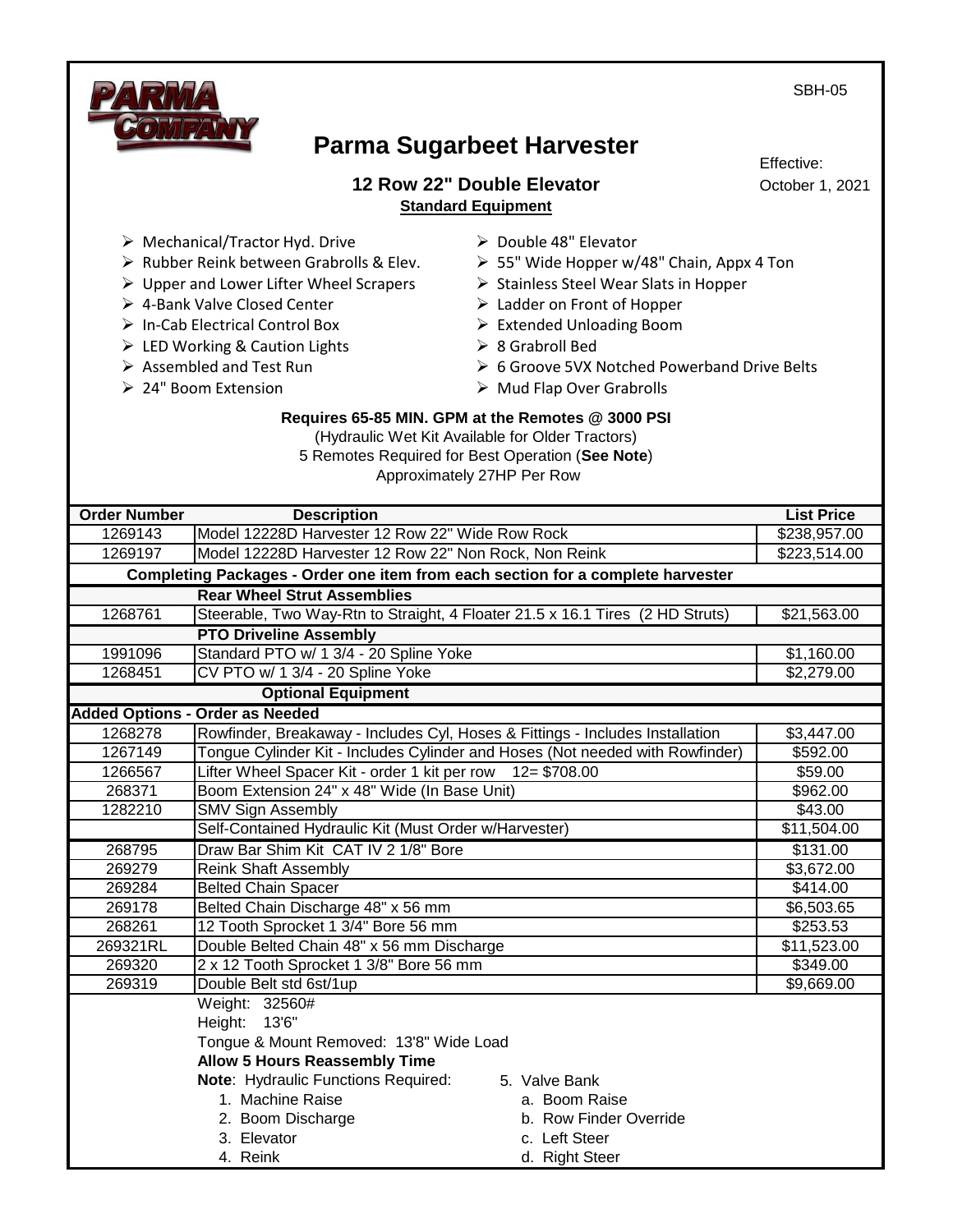

Effective: October 1, 2021

### **Assembly Packages & Accessories - All Harvesters**

| <b>Order Number</b> | <b>Description</b>                                                              | <b>List Price</b>   |
|---------------------|---------------------------------------------------------------------------------|---------------------|
| 1266356             | Install Discharge Boom Extension (After Market Labor)                           | \$941.00            |
| 1266357             | Install Deflector Hood New                                                      | \$207.00            |
| 1266359             | Removal of Lifter Wheels to accommodate over height shipping - per row          | \$131.00            |
| 1266780             | Remove or Add Rock Struts                                                       | \$744.00            |
| 1266781             | Remove or Add Lifter Wheel Cushion Kit                                          | \$744.00            |
| 1266782             | Remove or Add Valve Bank                                                        | \$918.00            |
| 1266783             | Remove or Add Grabroll Spring Kit                                               | \$251.00            |
| 268910              | Grabroll Center Spring Kit (12-Row)<br>Pre 2015                                 | \$1,783.00          |
| 268379              | Draw Bar Shim/Wear Kit Swivel Hitch 4 Pcs. 3/16, 1/4, 3/8, 1/2                  | \$136.00            |
| 264655              | Hammer Strap                                                                    | \$234.00            |
| 268218              | LW Hub Assy, Brg. Cups, Inner Cone & Seal<br>Wide Row 7/16" Holes               | \$606.00            |
| 268364              | Coupler 1 1/4" to 1 3/4" LoveJoy (Used on 2200 Series Only)                     | \$635.00            |
| 268369              | Wear Slats, Poly (3 Required) Included in Base Unit                             | \$189.00            |
| 1264571             | Pintle Hook Hitch Assy                                                          | \$667.00            |
| 1264654             | Heavy Duty Swivel Hitch Assy                                                    | \$1,405.00          |
| 1268457             | Floater Tires 21.5 x 16.1 Tires (Retro fit update only)                         | \$10,228.00         |
| 1268547             | Steerable Floater, 4 Strut - Two Way Return to Straight (12 Row)                | \$29,664.00         |
| 1268122             | Steerable, Two Way-Rtn to Straight, Floatation Tires 2280 B21.5 X 16.2, 18" Rim | \$26,341.00         |
| 1267685             | Steerable, HD Two Way-Rtn to Straight - 22" Rows (2200 Original Style)          | \$26,517.00         |
| 267988              | RC80 Scrub Kit Rear Elev. (80Q45T & Chain)                                      | \$323.00            |
| 268491              | RC80 Rear Elev. Drive Upgrade Kit - Replaces RC60 (16T-36T w/1 3/4")            | \$974.00            |
| 268492              | RC80 Discharge Boom Drive Update Kit - Replaces RC60 (12T - 36T w/1 3/4")       | \$658.00            |
| 266081              | 5" Riser Kit - Hopper (910 - 926)                                               | \$1,494.00          |
| 264421              | 5" Riser Kit - Tank (900)                                                       | \$1,729.00          |
| 268854              | 13 1/2" Front Panel Boom Extension                                              | \$239.61            |
| 268855              | 13 1/2" Rear Panel Boom Extension                                               | \$239.61            |
| 267773              | Per Link<br>48" x 56mm Belted Chain Bulk Length                                 | $\overline{$}26.59$ |
| 264543              | Switch Box 900-910-926                                                          | \$1,051.00          |
| 268928              | Paddle Back Wide-Long                                                           | \$33.35             |
| 268929              | Paddle Back Wide-Long Kits w/Bolts<br>Per Row                                   | \$140.00            |
| 266667              | H, D. 24' Recap Lug Tire & Wheel                                                | \$1,137.00          |
| 268999              | Middle Strut (Inner) Weld Std 2" Sq.                                            | \$907.00            |
| 269002              | Steering Arm 2"                                                                 | \$223.67            |
| 269026              | Strut Assy H.D. 3" Sq. w/Steering Arm & Wear Disc (Add Bottom)                  | \$3,374.00          |
| 268762              | Upper Strut Weld (Fits 2" or 3" Inner)                                          | \$1,896.00          |
| 269009              | Middle Strut (Inner) Weld Solid 3" Sq.                                          | \$1,163.00          |
| 269122              | Steering Arm 3"                                                                 | \$237.38            |
| 269025              | Bottom Strut Bored for 3/4"                                                     | \$821.00            |
| 267322              | Wear Disc                                                                       | \$92.15             |
| 997903              | 3/4" x 6" Eye Bolt                                                              | \$25.48             |
| 269030              | H.D. Wear Slats 1 1/4" x 3"                                                     | \$298.00            |
| 268369              | <b>Wear Slat Std</b>                                                            | \$189.00            |
| 269195              | Stainless Steel Wear Slat (Large Hopper)                                        | \$1,037.00          |
| 268449              | 21.5 - 16.1 14 Ply Traction Lug Tire & Wheel Assy.                              | \$3,774.00          |
|                     |                                                                                 |                     |

SBH-06